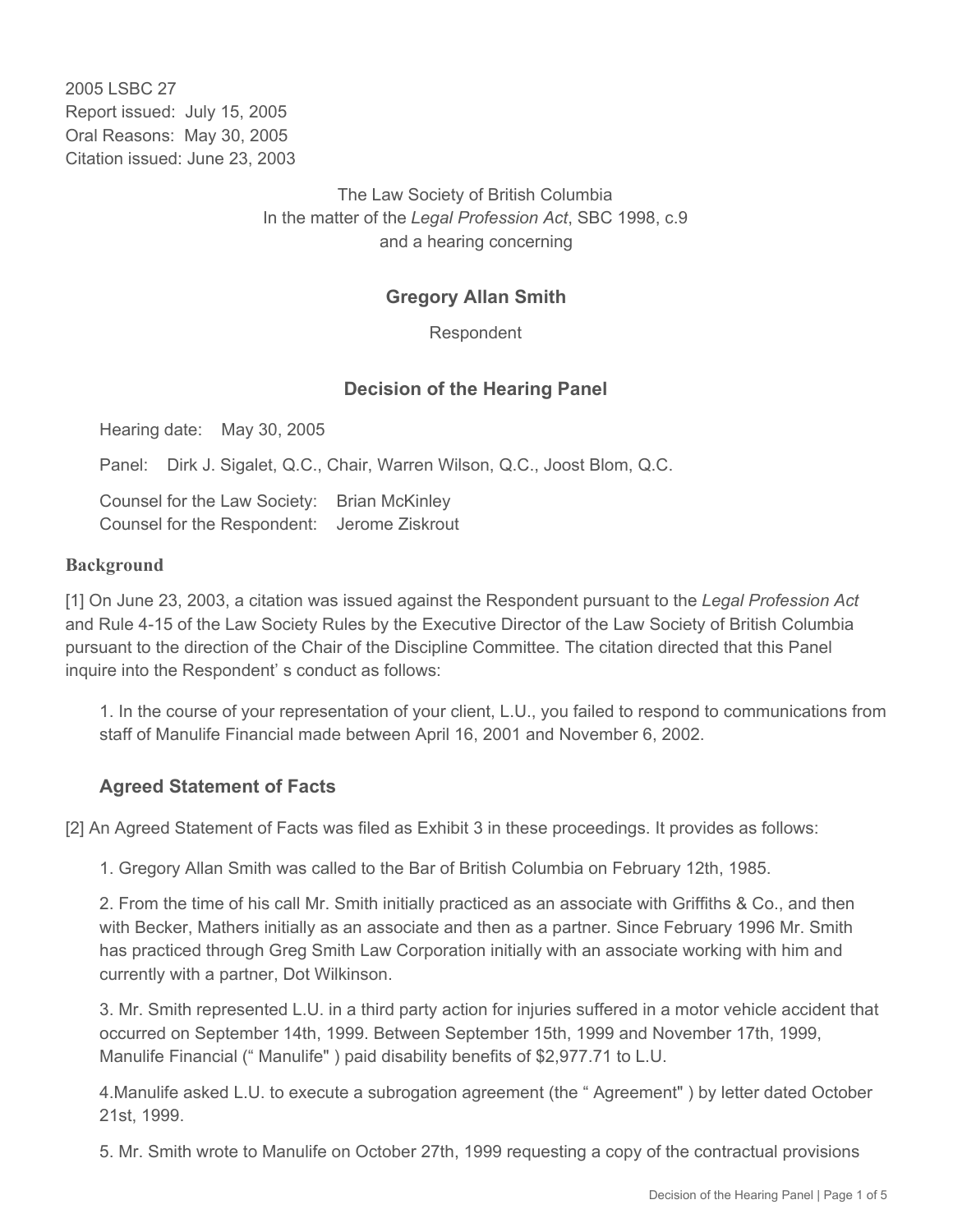requiring his client to sign the Agreement.

6. By letter dated November 1st, 1999, Cathy Simpson of Manulife provided Mr. Smith with a copy of contract pages as they related to subrogation.

7. Manulife wrote to Mr. Smith again on December 7th, December 30th, 1999, April 4th, May 10th and July 6th, 2000 requesting the completed and signed Agreement.

8. By letter dated October 3rd, 2000, Mr. Smith' s office returned the executed Agreement to Manulife.

9.Manulife returned the Agreement to Mr. Smith by letter dated October 17th, 2000 with a request that it be properly signed and witnessed.

10. By letter dated November 14th, 2000, Mr. Smith returned the Agreement, properly signed and witnessed. L.U. executed the Agreement on September 27th, 2000. Under clause 6 of the Agreement, L.U. irrevocably authorized and directed Mr. Smith to pay Manulife out of monies received pursuant to judgment or settlement within 30 days of receipt and prior to disbursement to her. Under clause 7, she directed Mr. Smith to forward to Manulife a copy of judgment, reasons for judgment, award, minutes of settlement, settlement confirmation letter or any other document showing a breakdown of the damages and the amounts related to costs, interest, and loss of income, within 15 days of receipt thereof.

11. By letter dated November 23rd, 2000, Cathy Simpson of Manulife wrote to Mr. Smith, reminding him of the Agreement and requesting an indication from him as to when the lawsuit was expected to settle or go to trial.

12. Mr. Smith wrote Manulife on December 21st**,** 2000, requesting a copy of the Insurance Contract.

13. By letter dated December 29th, 2000, Manulife staff provided another copy of portions of the disability contract in issue and repeated their request for an indication of timing.

14. By letter dated January 8th, 2001, Mr. Smith wrote to Manulife indicating that negotiations of L.U.' s third party action were currently underway.

15. On January 18th, 2001, Mr. Smith received funds in his trust account to settle the third party action on behalf of L.U. On February 8th, 2001, L.U. signed the necessary release for the defendants. Mr. Smith did not advise Manulife of the receipt of funds or the settlement of the claim.

16. By letter dated February 8th, 2001, following a telephone call from Mr. Smith' s office, Manulife confirmed the amounts and dates of payments made to L.U.

17. On April 16th, 2001, staff at Manulife contacted Mr. Smith' s office by telephone to inquire about the outcome of the settlement negotiations. A message was left for Mr. Smith to return the call.

18. On May 1st, 2001, staff at Manulife spoke to Anita, an employee at Mr. Smith' s office, who indicated that the third party action had been settled at the end of February 2001.

19. Staff at Manulife contacted Mr. Smith' s office by telephone on June 27th, 2001 to follow up on Manulife' s subrogation interest, and left a message with Lisa, an employee of Mr. Smith' s office.

20. On July 26th, 2001, staff at Manulife contacted Mr. Smith' s office and spoke to Anita who said that the action had settled and that a cheque had been written to Manulife. However, Anita indicated that she would confirm the information that same day, and would call Manulife back.

21. Staff at Manulife contacted Mr. Smith' s office by telephone on July 27th, 2001, August 30th, 2001, January 18th, 2002, March 1st, 2002, March 14th, 2002, March 22nd, 2002, April 2nd, 2002, and April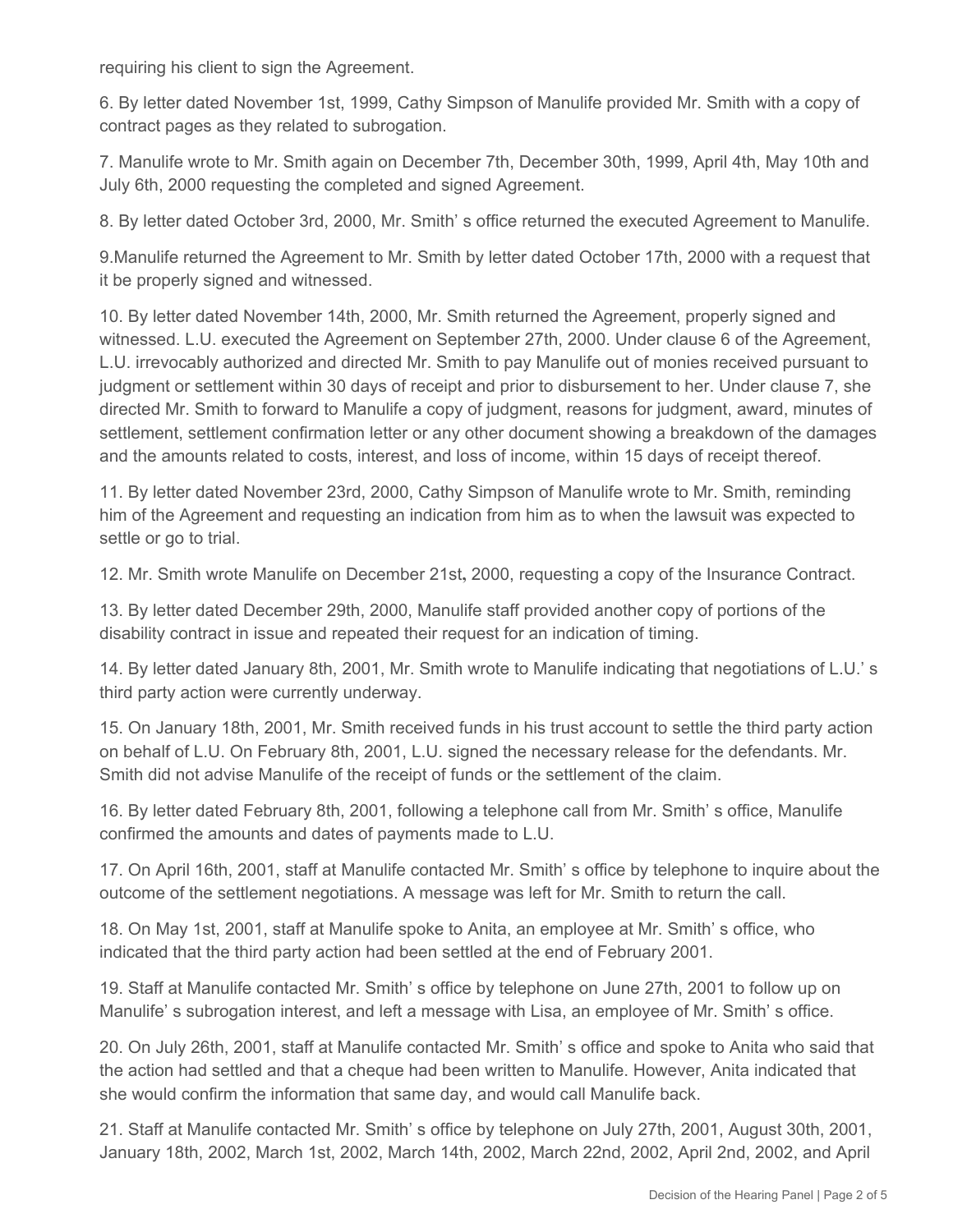19th, 2002. Mr. Smith did not respond to any of these communications.

22. On April 23rd, 2002, Mr. Smith returned a telephone call from Cathy Simpson, Short Term Disability Adjudicator at Manulife. He apologized for the delay and advised that he would do a complete file review and get back to her. Ms. Simpson advised him that she would contact him against in three weeks and he assured her it would not take that long. Ms. Simpson sent a fax transmission to Mr. Smith on May 14th, 2002 to confirm and remind him of their discussion. She sent another fax transmission on June 5th, 2002. Mr. Smith did not respond to either fax.

23. On June 28th, 2002, Ms. Simpson contacted Mr. Smith by telephone. He apologized for not reviewing the file and advised that he would do so and asked her to call him back " next Wednesday" .

24. On July 3rd, 2002, Ms. Simpson called Mr. Smith' s office and was advised he was in court and would be back in the office on July 12th, 2002.

25. On July 12th, 2002, Ms. Simpson called Mr. Smith. He advised that he had started to read the file but had not finished.

26. On July 30th, 2002, Ms. Simpson called Mr. Smith again. He advised that he had not looked at the file. On August 13th, 2002, Ms. Simpson referred her file to Alice Heinrich (then Howes-Jones) a paralegal with Manulife' s legal department.

27. Ms. Heinrich wrote to Mr. Smith on August 19th, 2002 setting out the history of their attempts to obtain information from him and demanding a response by September 3rd, 2002.

28. Ms. Heinrich wrote directly to L.U. on September 5th, 2002.

29. Ms. Heinrich wrote again to Mr. Smith on October 3rd, 2002, advising that she had also written to his client on September 5th, 2002, but had not received a response from either him or his client. She advised that if they had not received a response from him by October 17th, 2002, they would contact the Law Society of B.C.

30. On November 6th, 2002, Ms. Heinrich wrote to the Law Society to complain about the lack of response of Mr. Smith.

31. Ms. Heinrich is a paralegal in the legal department at Manulife. She works under the supervision of several lawyers. She has responsibility to deal with subrogation matters for all of Canada, to deal with collections matters for all business divisions, and to handle litigation involving Small Claims matters. She advised that the L.U. matter was a file that would not in the ordinary course be referred to a supervising lawyer, unless there was an apparent dispute over the calculation of the subrogation amount.

32. Mr. Smith responded to inquiries from the Law Society by way of his letter dated January 24th, 2003.

33. Mr. Smith provided a further response to the complaint in his letter to the Law Society dated March 3rd, 2003, in which he states, in part:

" As I understand matters, Manulife asserts a right to a subrogated claim. While there is no dispute respecting the right to assert a claim, there is significant dispute as to the amount of the entitlement. Funds have been retained to protect the claim, but Manulife has not satisfied me as to their entitlement.

The efforts to resolve the dispute led to the Law Society being notified. I do not see the Law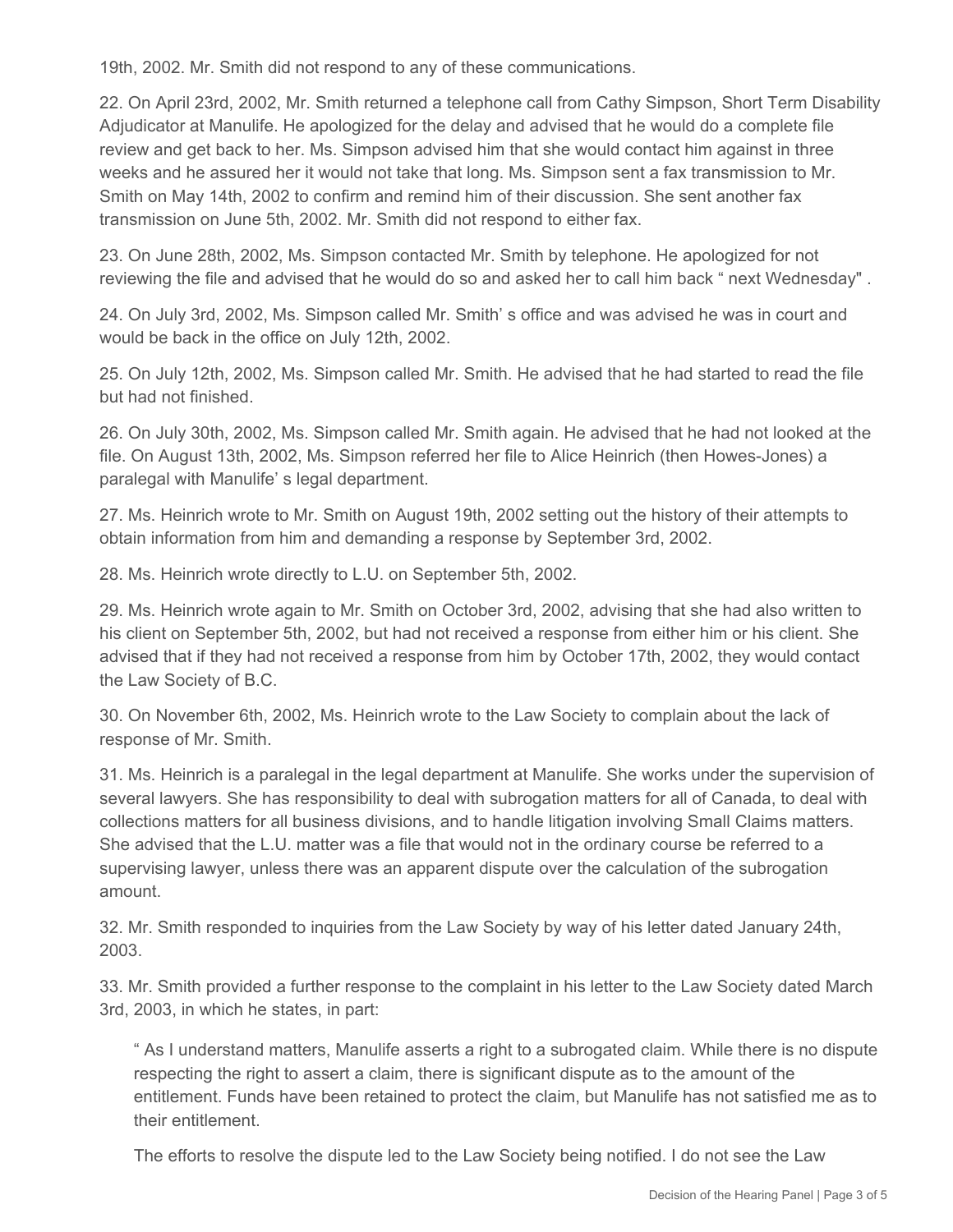Society as a method of resolving the entitlement dispute. I do not consider myself as retained by Manulife. The uncertainty as to their entitlement arises from the wording of their agreement. I do not see it as my client' s responsibility to clarify such confusion.

The amount of entitlement would normally be resolved either by court action or negotiations. To date I have been contacted by a legal assistant on behalf of Manulife, but not by a lawyer."

34. By letter from the Law Society dated March 7th, 2003 Mr. Smith was requested to provide a response to the allegation that he failed to respond to communications from Manulife. Mr. Smith did not provide a substantive response to this letter.

35. Mr. Smith provided a report to Manulife Financial on August 26th, 2004. His report contained his calculations and he forwarded a trust cheque to Manulife in the amount of \$1,103.47. Manulife accepted that payment in full satisfaction of their subrogated claim.

## **Discussion**

[3] The Panel has noted that the file management situation reflected by these above facts were also part of a another situation in the Respondent' s practice wherein, at approximately the same time as these facts were occurring, the Respondent had failed to comply with the Law Society trust accounting rules. See *Smith 2004 LSBC 29*. The Panel in that case fairly characterized the trust accounting situation by saying:

" The breaches of the rules committed by the Respondent were several and, while not resulting in any loss to a client or done with any dishonest intent, not insignificant. The breaches were the result of the respondent paying little attention to the administrative side of his practice."

[4] The Penalty in that case was: a \$2,000 fine; attend a remedial accounting course; and, pay \$7,500 costs.

[5] The file management situation as presented to this Panel reflects a time in the Respondent' s life when he was busy with his personal injury practice, particularly because his law partner was seriously ill. The Respondent was at a stage in his family life with young and active children when he was enjoying, and still does, a rewarding family life with the commensurate family time and effort needed to produce these rewards. In this demanding situation, civility was the casualty and Mr. Smith mistakenly and inappropriately excused his delayed responses by saying the inquirer was not a lawyer. He contritely acknowledges that both his delay and his excuse were not appropriate. The Respondent clearly sees that silver lining in this discipline cloud when he says this in Exhibit 4, page 3:

" … three days later, on April 28th, Mr. Caldwell [a Law Society staff lawyer] called me again. During this second phone call he was obviously and genuinely concerned abut my situation and my apparent inability to address the Law Society concern. It was a powerful wake up call. I can not properly express my gratitude for this phone call."

[6] The Respondent acknowledges without reservation that, during the course of representation of his client, L.U., he failed respond to communications from the staff of Manulife Financial. These communications were made by Manualife staff between April 16, 2001 and November 6, 2002.

[7] The Panel finds that this conduct constitutes professional misconduct.

[8] The Panel emphasizes that the duty for all members to respond promptly is a duty that is owed not only to fellow members and to the Law Society but also to lay persons with whom the member may be dealing with in course of acting for a client.